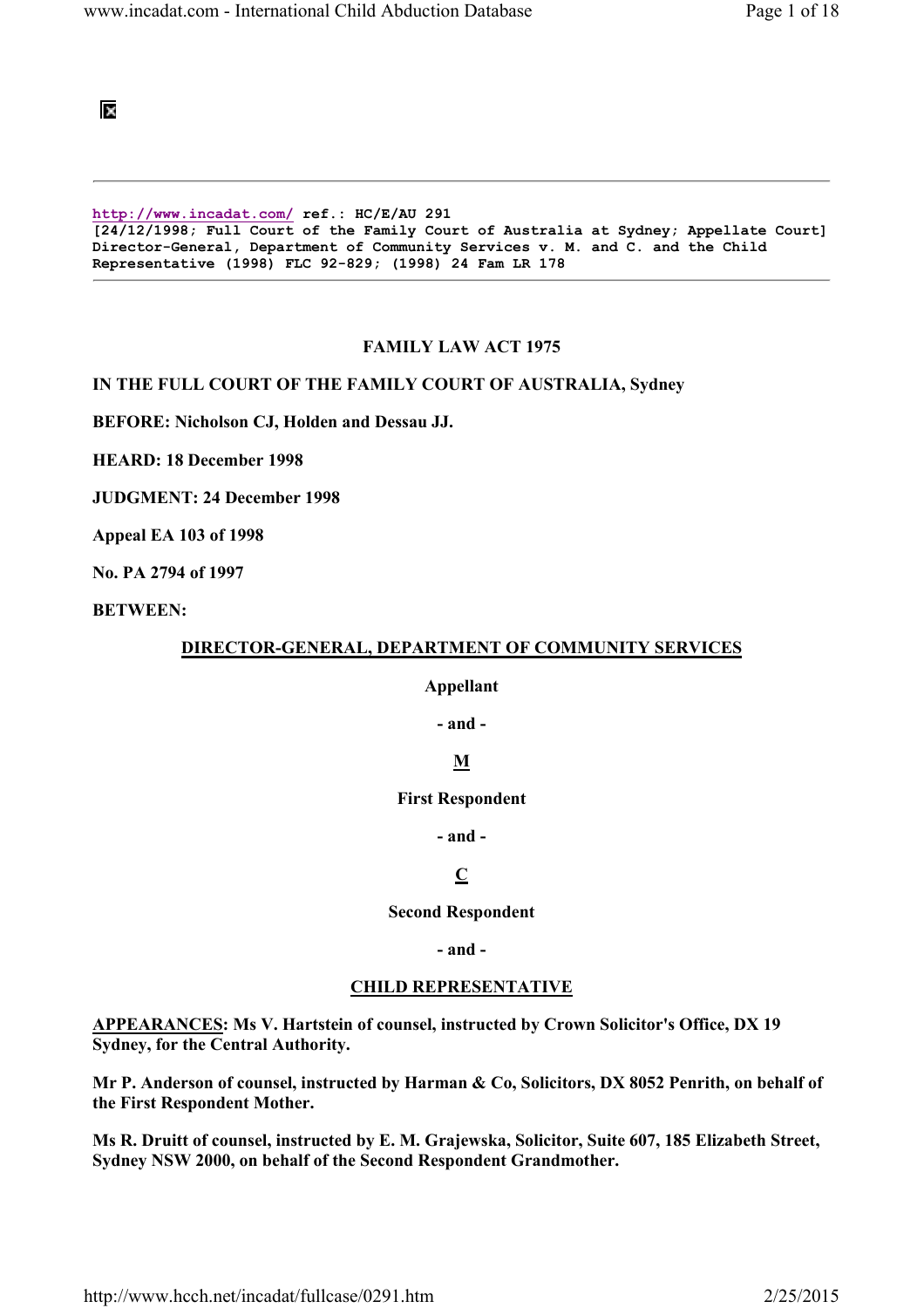Ms J. Stephenson of Counsel, instructed by Legal Aid Commission of NSW, DX 5 Sydney, on behlaf of the Children's Representative.

# JUDGMENT:

# **INTRODUCTION**

1. This is an appeal by the Director General of the Department of Community Services in New South Wales in the capacity of the Central Authority appointed pursuant to the Hague Convention on the Civil Aspects of International Child Abduction (the Hague Convention) against the decision of Baker J delivered on 1 December 1998 whereby his Honour dismissed an application by the Central Authority for an order for the return of the children the subject of these proceedings to Poland.

2. The maternal grandmother ("Mrs C") opposed the application under the Convention initiated by the mother ("Ms. M"). The father was not directly involved in these proceedings. A Child Representative was appointed by the Court.

3. The application by the Central Authority was not filed until 25 November 1998. On that day, competing residence applications under the Family Law Act between the maternal grandmother and mother had been set down for hearing before Baker J. As a result of the application by the Central Authority those proceedings were adjourned to await the outcome of the Convention application.

4. The children in question are "AM" born 10 November 1987 (a girl aged 11 years) and "BM" born 18 July 1989 (a boy aged 9 years). 5. The mother is presently in Australia. Her original visa was due to expire on 20 December but we were informed that the Department of Immigration and Ethnic Affairs has issued a "bridging visa" to her which will enable her to remain in this country until the conclusion of the legal proceedings relating to the disposition of the children.

# GROUNDS OF APPEAL IN THE AMENDED NOTICE

6. These may be conveniently grouped as follows - Errors as to:

1. Findings that the children were settled in the new environment of Australia; [Grounds 1-7];

2. Findings as to the children's objections [Grounds 8-10];

3. Findings as to expert evidence [Grounds 11-14];

4. Findings as to the harm that would be occasioned by return [15-18];

# **BACKGROUND**

# 7. Baker J's judgment states:

"2. The husband and wife were married in Poland on 7 July 1987. AM was born [in] 1987 whilst BM was [in] 1989. Both children were born in Poland and lived in that country with their parents until those parents separated amidst allegations that the father had sexually abused AM and possibly BM. Both children attended counselling for a period of some 18 months during the years 1994 and 1995 and following the separation of their parents they lived with their mother and had some contact with the father which appears, however, to have been on a supervised basis. The mother then issued divorce proceedings against the father in Poland which, as far as I am aware, have not yet been finalised.

3. It appears that the father may have attempted to abduct the children on one occasion, which prompted the mother to obtain, in Poland, what was called "a preliminary order for custody." These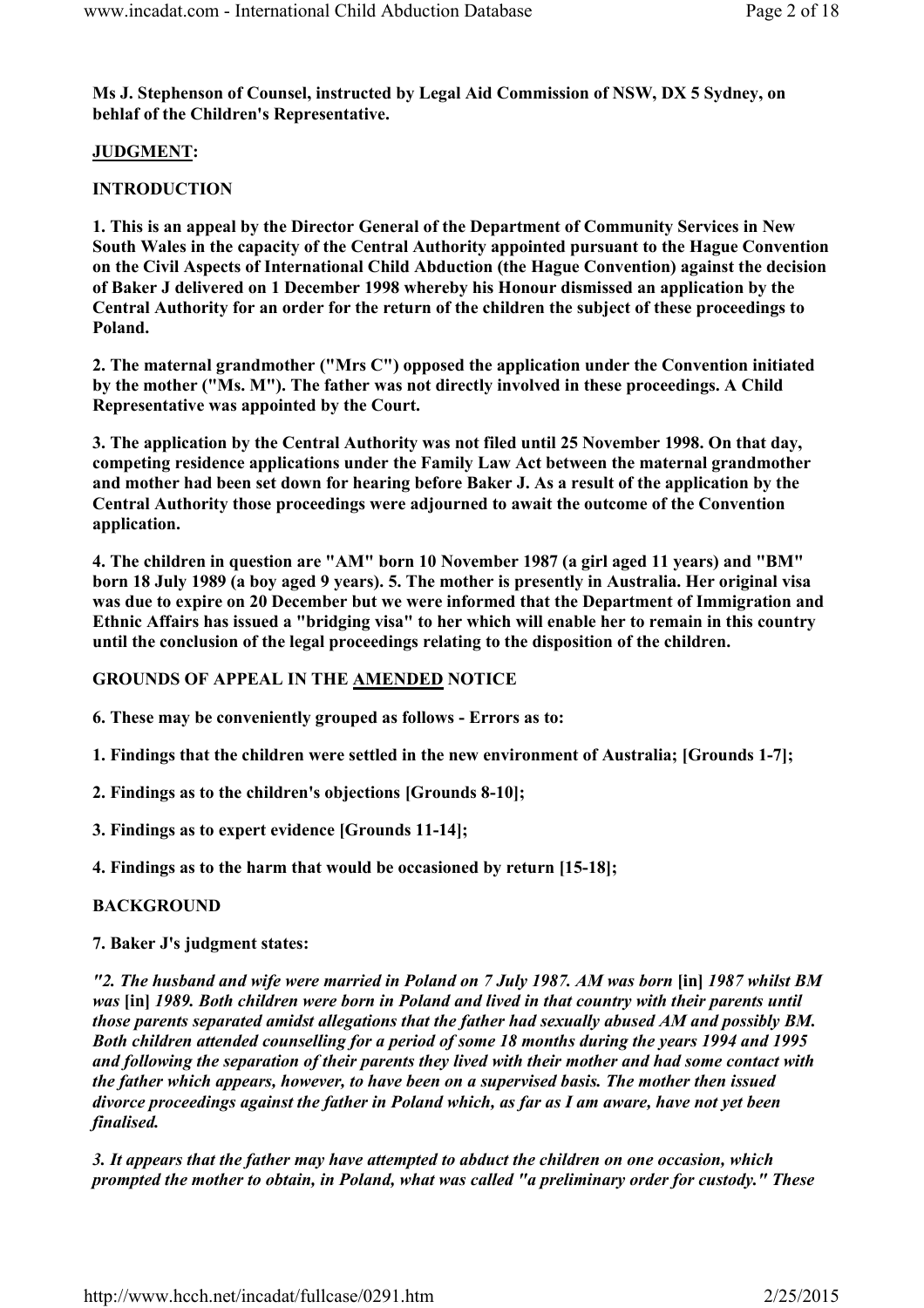orders apparently allowed the father to have unsupervised access to the two children but the mother nevertheless accompanied them on each access visit in order, presumably, to protect them.

4. It then appears that on the advice of the children's psychologist the mother permitted the children to travel to Australia for a period of six months to enable them to have a holiday with her mother, Mrs C, who was visiting Poland at that time. The grandmother has lived in Australia for a number of years and apparently it was decided that the children should be taken out of the abusive situation in which they were then living, travel to a far country, in order to assist them in rehabilitation. At all events the appropriate immigration documents were obtained and the children arrived in Australia on or about 20 November 1995 and have lived here ever since. The mother followed the children to this country for a holiday a month later but was only able to obtain a three-month visa and she returned to Poland without the children immediately upon its expiration.

5. The mother left the children, it appears, in the care of the grandmother for a further period of two months then upon the grandmother having suggested that she leave the children with her for a further three months until the beginning of the school year on 1 September 1996 as she, that is to say, the mother, had not yet settled into her new home, said to be some 300 kilometres from the father nor had she arranged suitable employment. It was at all times the mother's case that she had stipulated that the children were to be returned to her by the grandmother in Poland by that time. As September 1996 approached the mother requested the grandmother to return the children to Poland but the grandmother refused to do so informing her daughter that the children "wanted to stay in Australia."

6. Whilst the children were in Australia it appears that they were interviewed by a psychologist and/or therapist in order that the extent of the sexual abuse which had occurred in Poland could be fully investigated and the children assisted in overcoming the trauma which that abuse undoubtedly caused to them. It appears that at the very time that the abuse, which occurred in Poland, was being investigated by experts in this country, AM was being sexually abused by the grandmother's then husband. It also appears that at the time that the investigations in relation to the abuse in Poland were taking place no disclosure was made by AM to any of the investigators or therapists of abuse by the grandfather. Although this aspect of the case was not considered in any great detail before me it does appear that AM may have been under considerable pressure by the grandfather not to disclose anything negative about their relationship. The mother, it must be said, was not informed by the grandmother at this time of the sexual assaults upon her daughter by the grandmother's then husband.

7. The mother, at this time applied for a visa to visit Australia but her application was refused. The mother purchased air tickets for the children to fly back to Poland in December 1996 but the children were not permitted to leave this country by the grandmother. Indeed, the mother did not become aware that AM had been sexually abused by the step-grandfather until he wrote a letter to her on 19 February 1997. The mother was not aware of The Hague Convention in relation to child abduction, however she did write a number of letters to authorities both in Poland and Australia seeking their assistance to have her two children returned to her.

8. The mother finally obtained a visa to visit Australia in September of 1998 and she arrived in this country on the  $12^{th}$  of that month. The grandmother still refused to allow her to take the children back with her to Poland and on 24 September 1998 the grandmother obtained an ex-parte interim order which prohibited the mother from taking the children out of the country pending further order of the court. The mother instituted proceedings for residence without any knowledge that The Hague Convention may have application to the facts in the present case and eventually that application was fixed for hearing before me on 25 November 1998 but did not proceed because of the institution by the Central Authority of the proceedings under The Hague Convention as I have already indicated. The factual situation at the present time is, therefore, that the grandmother has an order for interim residence of the children whilst the mother has an order for interim contact. The residence application, as I have said, is in the list for hearing and will be heard once these present proceedings have been determined depending upon the result."

#### 8. Baker J also recorded that: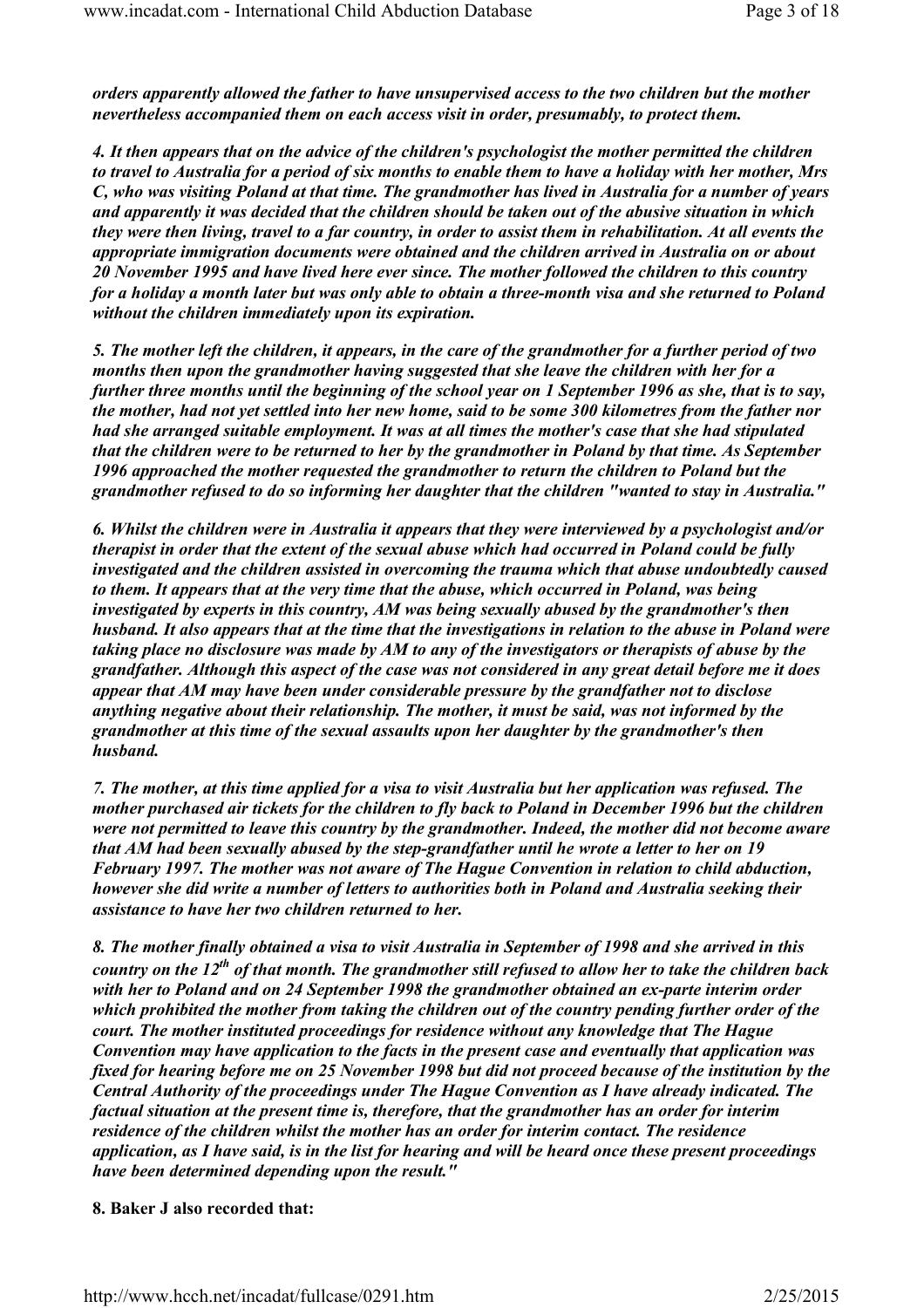"11. It was never argued by Ms Druitt, for the grandmother, that at some point in time after the children arrived in Australia that they had become habitually resident in this country. Indeed, the evidence from the mother is quite to the contrary. I accept that it was never the mother's intention, as it were, to abandon the children in Australia with their grandmother but rather for them to remain in Australia until (a) she had been able to conclude the current divorce proceedings against her husband, the children's father; (b) the children had recovered from the trauma of having been sexually abused by their father and were in a safe environment; and (c) that she had obtained suitable work in her new place of residence. 12. The mother thereafter made several attempts to have her mother, the grandmother, return the children to Poland without success. The availability of proceedings pursuant to The Hague Convention on International Child Abduction did not become apparent until late this year which resulted in the present application I have already indicated not being filed until last Wednesday. I am nevertheless satisfied that since the end of 1996 the mother has been endeavouring to have the grandmother return the children to her in Poland."

FINDINGS OF THE TRIAL JUDGE

9. Before Baker J, the following matters were common ground:

(a) at the time of their removal to Australia the children were habitually resident in Poland;

(b) that the mother was exercising rights of custody or would have exercised those rights if the children had not been retained in Australia;

(c) that the mother did not subsequently consent or acquiesce in the children being retained in Australia;

(d) that neither child has reached the age of 16 years. (Reasons for Judgment para 9).

The issue of whether the children were settled in their new environment.

10. His Honour referred to Graziano and Daniels (1991) FLC 92-212 in concluding that the onus of establishing that the children were settled in their new environment lay with the party opposing return, namely the grandmother.

11. As to the meaning of "settlement", his Honour held, following that decision, that the test was "more exacting than that the child is happy, secure and adjusted to his surroundings".

12. He held, following the decision of Bracewell J in Re N (Minors) (Abduction) (1991) 1 FLR 413 at 417- 418, which was cited with approval in Graziano's case, that there were "two constituent elements...a physical element of relating to, being established in a community and an environment. Secondly...it has an emotional constituent denoting security and stability".

13. As to the meaning of "new environment" he again adopted the definition of Bracewell J in Re  $\mathbf N$  -

"The word `new' is significant and in my judgment it must encompass place, home, school, people, friends, activities and opportunities, but not per se the relationship with mother, which has always existed in a close, loving attachment. That can only be relevant insofar as it impinges on the new surroundings."

14. Applying these tests his Honour then referred to the evidence of a number of witnesses.

15. These included Sister S, Pastoral Carer, of the school, which the children have attended since their arrival in Australia. She said that when the children first arrived at the school in June 1966 AM spoke virtually no English while BM had a limited English vocabulary and they required special assistance to settle into their new environment. In their first two months at school they experienced difficulty and AM was very restless in class.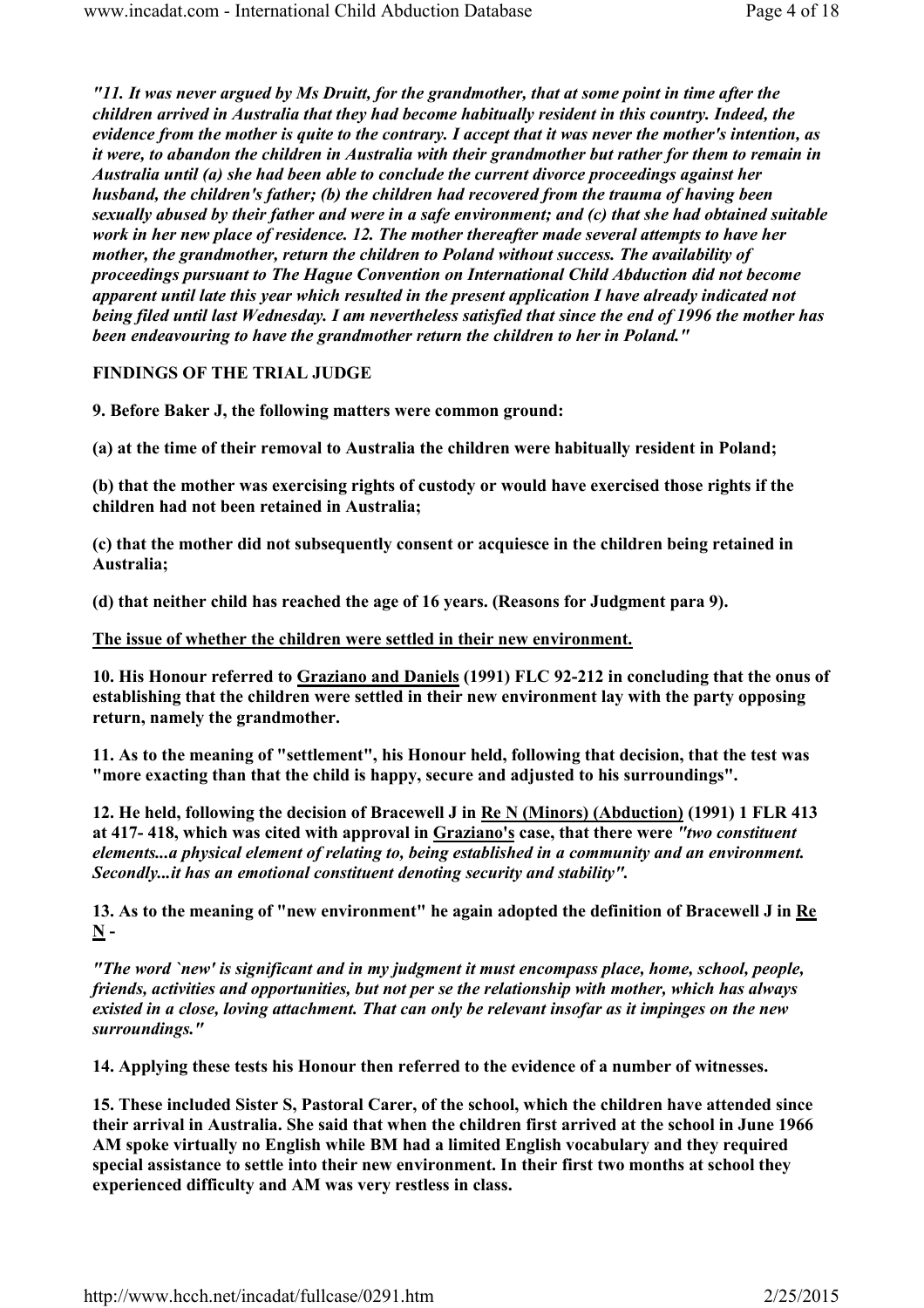16. Following the disclosure by AM that her step grandfather had abused her, Sister S accompanied her to the police interview where she noted that the child was direct with her answers and mature in her attitude. During the period which followed Sister S witnessed a growth in the child's confidence and the trust that she placed in her grandmother.

17. Throughout 1997 and 1998, AM was observed to be more confident academically and had developed a broader circle of friends. Sister S observed that the child did regress from time to time during periods of stress when she became fearful of returning to Poland.

18. The Sister referred to conversations with AM in which she referred to the impossibility of returning to Poland and to the fact that her mother did not believe what had happened in Poland.

19. As to BM, the Sister said that he picked up English very quickly and worked very hard. Although he had a tendency to stutter this disappeared with time and only recurred when he was distressed.

20. She said that she had noticed that his confidence had developed through the later months of 1997 and 1998. She said that he was committed to remaining in Australia irrespective of the mother's intentions for him.

21. She said that he competed successfully in a school public speaking contest this year in which he came a narrow second and spoke with great confidence. She also said that both children had developed trusting relationships with their teachers and that the grandmother had been involved in the children's schooling and education throughout.

22. She observed the children relating to their grandmother during visits to the school and after Mass on Sundays and they appeared to her to have a close and trusting relationship with their grandmother. They expressed gratitude for all that their grandmother has done for them.

23. Mr. F, Principal of the school gave evidence to similar effect. He said that BM in particular had excelled at mathematics, had established peer relationships with a wide variety of children and was well accepted in a group situation. He considered that he had settled well into the school environment.

24. Ms. F, a teacher at the school also deposed to AM's progress following her early difficulties. She had joined the school choir and had taken up gymnastics following the example of another Polish girl at the school with whom she had become friendly.

25. She had however, observed some regression since her mother had come to Australia. As to this his Honour observed: -

"It was submitted that AM's recent behaviour would suggest that in fact she has not become settled in Australia. I have no doubt however that the mother's visit to Australia and her attempts to take the children back to Poland with her have caused the children, and particularly AM, to become unsettled and perhaps fearful of what the future has in store for them. In comments made to various witnesses the children have compared life in Australia with life in Poland and they have expressed a preference for life in Australia. This must be regarded as evidence that they have become settled in this country."

26. His Honour then referred to the report of a Court Counsellor who had interviewed the children, the mother and the grandmother and whom none of the parties sought to cross examine as to her report, which was in evidence before his Honour.

### 27. His Honour said:-

"It is clear from comments made by both children to the counsellor, that they enjoy living in Australia and want to remain in this country. Statements made by the children in relation to their schooling and other activities again clearly indicate that they have become settled in this country."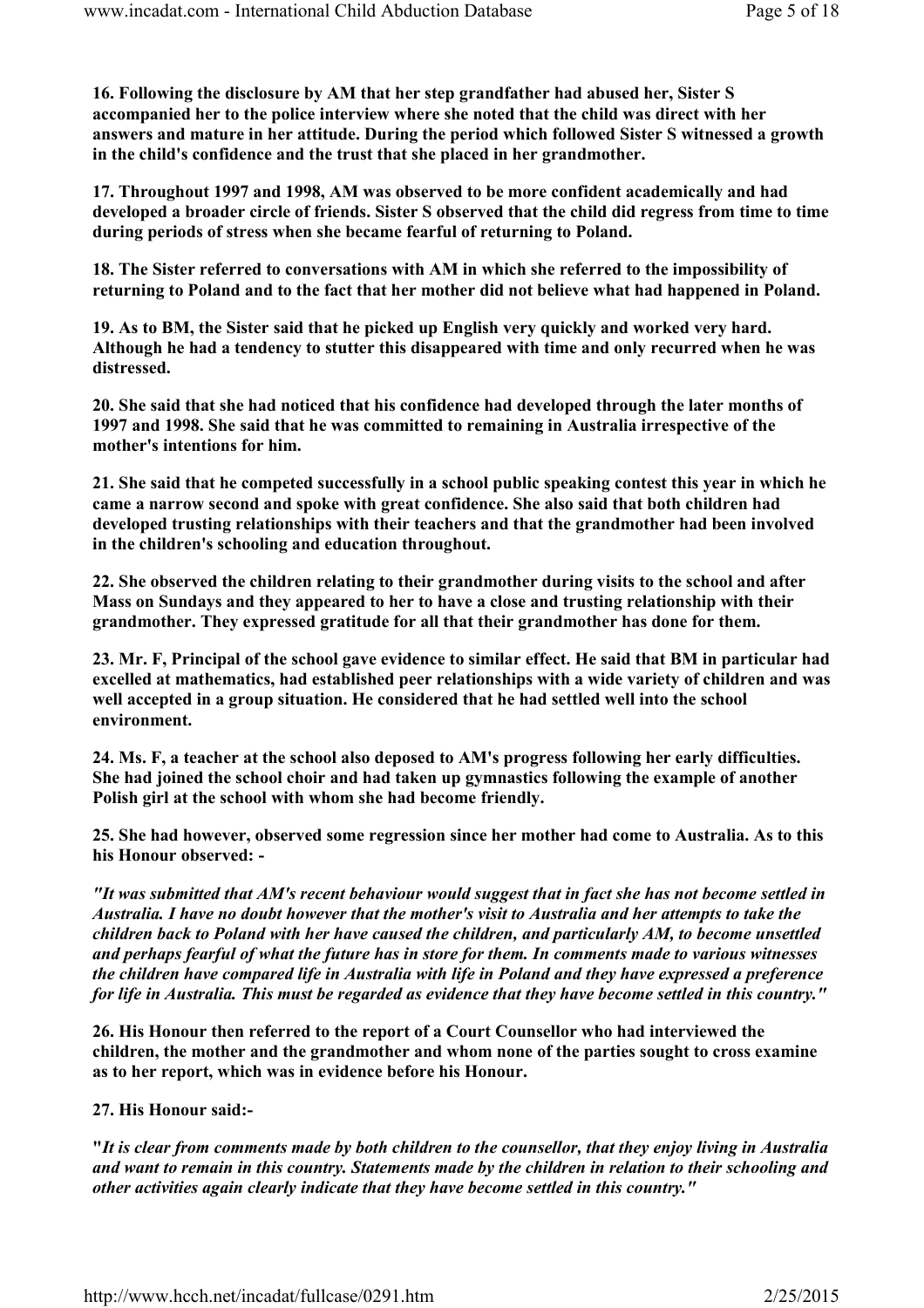28. Before expressing his final conclusion that the children were settled in their new environment his Honour referred to and relied upon the conclusion of the counsellor as follows: -

"Both AM and BM are contented and settled in Australia with Mrs C, who is their preferred carer. Both children are particularly happy at school where they excel. The children appear to have good social networks and are connected to the Polish community."

29. Baker J concluded this issue by saying: -

"In my opinion and for all the above reasons the children have become settled in Australia and therefore the criteria referred to in the reasons for judgment of the Full Court in Graziano and Daniels (supra), that is to say that the children have become well established environmentally in the Australian community and emotionally attached to their grandmother who has been their primary care giver over the past two years."

### Findings as to the children's objections to return

30. Baker J referred to the meaning of the term "objects" as held by the majority of the High Court in De L v Director-General, New South Wales Department of Community Services (1996) 20 Fam LR at 399. It was there held that no "additional gloss" should be applied to the ordinary meaning of the term and that "it remains for the court to make the critical further assessments as to the child's age, maturity and whether in the circumstances of the case the discretion to refuse return should be exercised".

31. The evidence as to "objection" before his Honour on this issue was provided by:

\* Ms. A, registered clinical psychologist adduced for the grandmother;

\* Ms. W, sexual assault counsellor from a clinic treating children who have been the subject of sexual abuse;

\* Sister S, supra;

\* The Court Counsellor, Ms. Gail Passier, supra;

32. The evidence went to the following matters:

\* Fear of a further kidnap by the father in Poland and feeling of greater safety with their grandmother and in Australia;

\* BM being worried that he may be forced to return to Poland;

\* BM not liking his mother's fiancée;

\* AM preferring police in Australia;

\* AM's fear of further sexual assault by the father and her mother's inability to protect her;

\* Suicidal intimations by both children if they were to be returned to Poland;

- \* AM's belief that the mother and others in Poland do not believe that she was sexually assaulted;
- \* Statements by the children that they do not wish to go to Poland;

\* Comparative ratings of Poland and Australia favouring Australia by BM;

\* AM saying she didn't feel good in Poland because of the mother's care as compared with the grandmother's.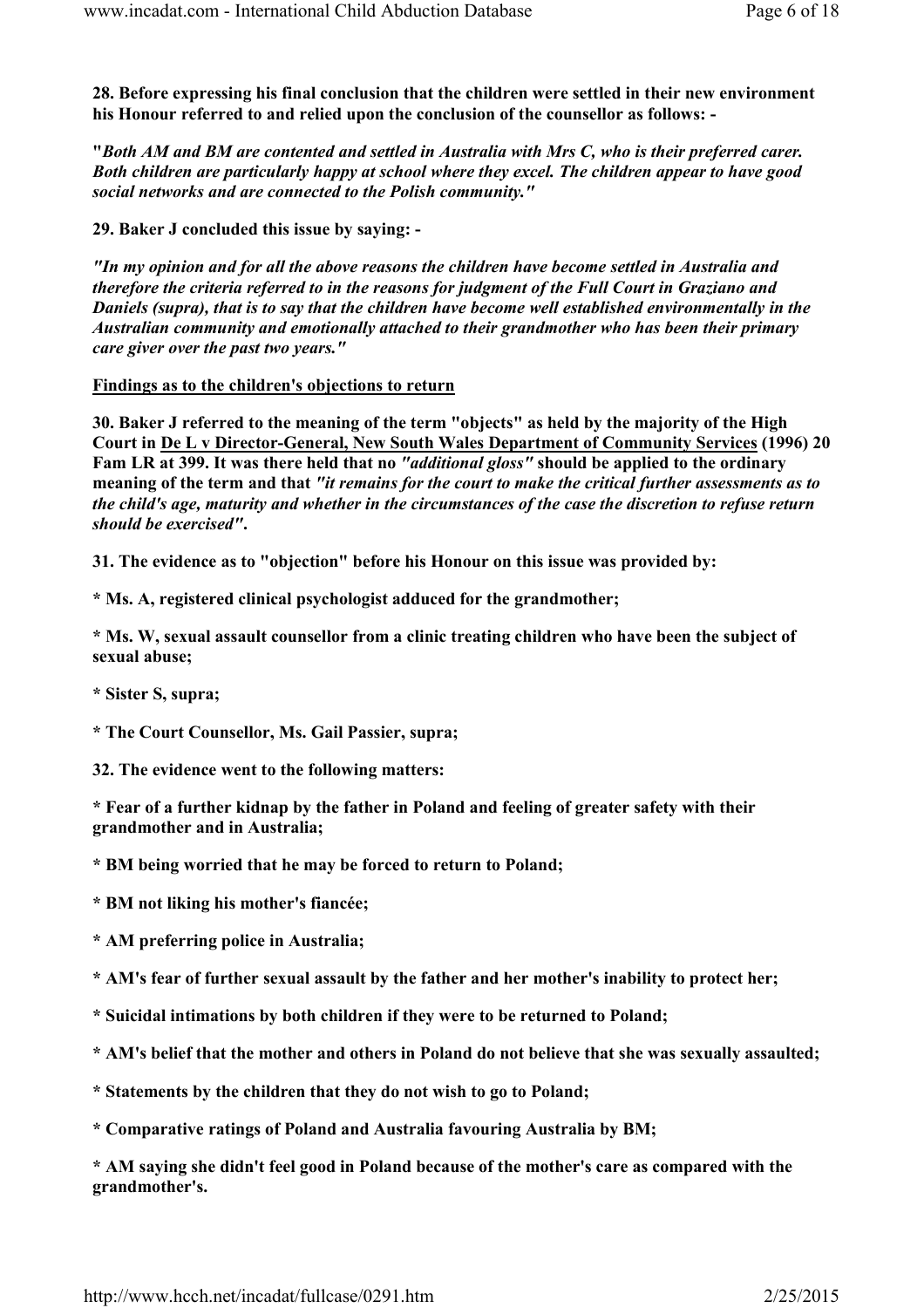# 33. The Court Counsellor also noted that:

"BM informed the counsellor that he was aware that his mother thought that he had been influenced by the grandmother. However, he maintained that this was not the case and said: "I just want to stay here. I know what I want."

# 34. His Honour found: -

"that the above expressions of opinion constitute an objection by both children to returning to Poland."

35. Baker J then considered "whether or not the children are of sufficient maturity to understand the consequences of what they are saying".

36. On this issue, his Honour accepted the evidence in the Counsellor's report as to the children being "brighter" than peers and further found that "no witness has suggested that the children lack any understanding of the issues facing them or that any opinions expressed by them are as a result of either undue influence or pressure."

Findings as to whether there was a grave risk that a return to Poland would expose the children to physical or psychological harm or otherwise place them in an intolerable situation.

37. It is unnecessary to consider the evidence in relation to this ground in any detail as Baker J did not find that it had been established. After noting that the mother's case was that she was aware of the risks to the children if they were to be returned to Poland and would take all necessary steps to protect them, his Honour said: -

"As best as I can make out from the evidence, the present risks for the children if returned to Poland would appear to be (a) sexual abuse by the father, (b) sexual abuse by the paternal grandmother (c) sexual abuse by the mother's present boyfriend. Although there are always risks associated with life, I doubt that the children's father would pose any real threat to them if for no other reason that the mother herself is aware of the risks and I believe would have the capacity to protect the children.

As to the grandmother and boyfriend it is difficult to say whether in fact any such risk exists. In any event, I am satisfied that the mother would ensure that the children are at all times safe and would enlist the aid of the Polish Child Welfare authorities to enable that to occur. Applying the principles of law espoused by the Full Court in Laing and the Central Authority, (1996) FLC 92-709 and the authorities referred to therein I am satisfied that if the children were returned to Poland that they would not be exposed to physical or psychological harm or otherwise placed in an intolerable situation."

# EXERCISE OF DISCRETION

38. His Honour clearly took the view that despite his findings as to the children having settled into their new environment and as to their objection to return to Poland, he still had a discretion as to whether he should nevertheless order their return. As to the finding as to settlement, we will discuss the question as to whether there was any such discretion at a subsequent stage of these reasons. If his Honour's decision had rested solely on the issue of the children's objections there is no doubt that such a discretion exists, as is made clear by the Regulations.

39. In exercising his discretion to refuse to return the children, His Honour took account of the children's "real fear of what might happen if they return to Poland ...[and their] negative view not only of their mother's ability to protect them but also of her commitment to their care on a full-time basis."

40. He found there to be a risk of psychological harm which he described as "unacceptable" and said "I am satisfied that for them to be returned may cause them irreparable psychological damage which in the long term would be in all probability be irreversible [sic]."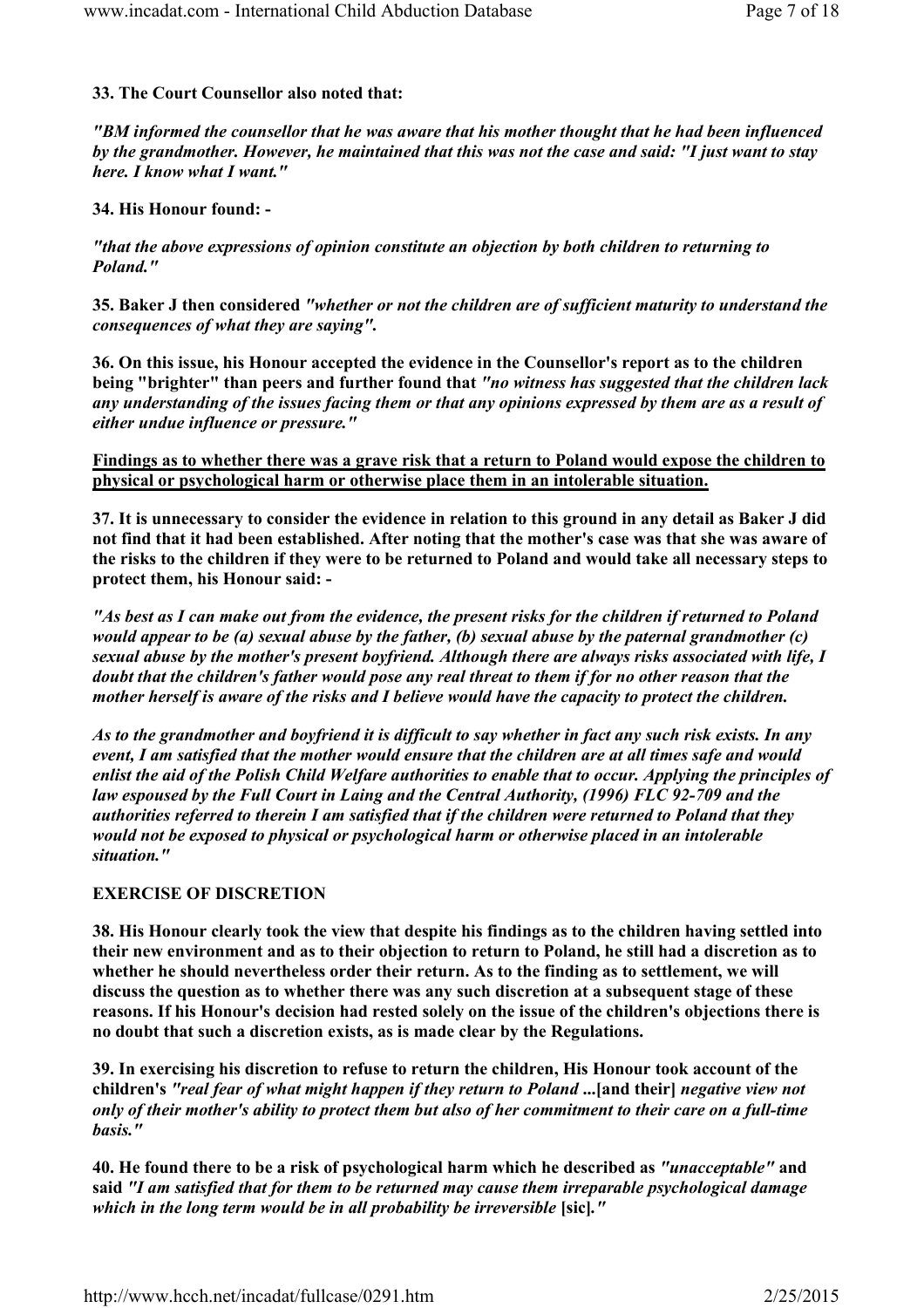41. As hereafter appears, these findings were attacked as inconsistent with his Honour's finding on the grave risk issue and were said to be unsupported by the evidence.

ORDERS SOUGHT IN THE AMENDED NOTICE OF APPEAL

42. The following orders were sought by the Central Authority:-

"1. That the children AM and BM be returned to Poland forthwith in the company of such person and upon such conditions as this court deems necessary pursuant to the provisions of the Hague Convention on the Civil Aspects of International Child abduction.

2. Such further or other order as the Court deems fit."

FRESH EVIDENCE APPLICATION BEFORE THE FULL COURT

43. On 15 December 1998, the Children's Representative filed an application seeking that the Full Court receive additional evidence to the evidence in the Court below, and short service.

44. The additional evidence was contained in an affidavit by Mr. Wiblin, Department of Immigration and Multicultural Affairs, Acting Manager, Residence concerning the laws and regulations which govern the granting of visas to non-citizens such as the children in this case.

45. The grandmother opposed the application but we exercised our discretion to admit the evidence and permitted Mr Wiblin to be called and cross-examined. We shall deal subsequently with the effect of this evidence.

THE APPEAL

46. The mother supported the appeal of the Central Authority.

47. The Child Representative maintained a neutral position save that she addressed submissions to what she said were deficiencies in his Honour's judgment relating to his failure to refer to the influence of the grandmother on the objections taken by the children, his alleged failure to make any finding as to the maturity of the children and the failure of the Court Counsellor to do so and the alleged bias of the psychologist, Ms. A.

48. The Child Representative also invited the Court to consider the effect of the children's immigration status as outlined by Mr Wiblin.

Regulation 16 of the Family Law (Child Abduction Convention) Regulations

49. The key regulation in respect of the application before Baker J and the appeal to this Court is reg 16 which is in the following terms:-

"16. (1) Subject to subregulations (2) and (3), on application under regulation 14, a court must make an order for the return of a child:

(a) if the day on which the application was filed is less than 1

year after the day on which the child was removed to, or first

retained in, Australia; or

(b) if the day on which the application was filed is at least 1 year

after the day on which the child was removed to, or first retained in,Australia unless the court is satisfied that the child is settled in

his or her new environment.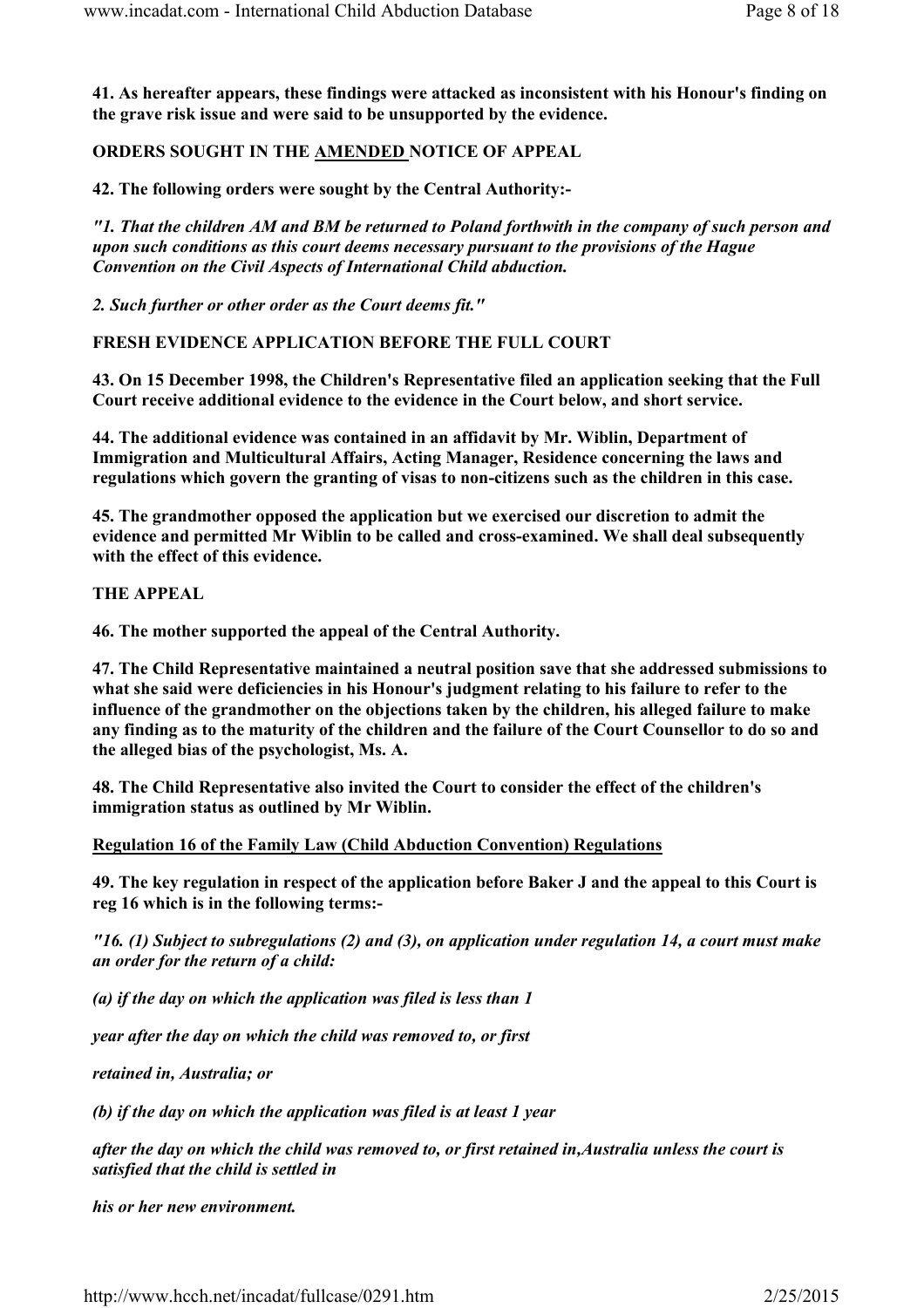(2)  $\Lambda$  court must refuse to make an order under subregulation (1) if it is satisfied that:

(a) the removal or retention of the child was not a removal or

retention of the child within the meaning of these Regulations; or

(b) the child was not an habitual resident of a convention country

immediately before his or her removal or retention; or

(c) the child had attained the age of 16; or

(d) the child was removed to, or retained in, Australia from a

country that, when the child was removed to, or first retained in

Australia, was not a convention country; or

(e) the child is not in Australia.

(3) A court may refuse to make an order under subregulation (1) if a person opposing return establishes that:

(a) the person, institution or other body making application for

return of a child under regulation 13:

(i) was not actually exercising rights of custody when the child

was removed to, or first retained in, Australia and those rights would not have been exercised if the child had not been so removed orretained; or

(ii) had consented or subsequently acquiesced in the child being

removed to, or retained in, Australia; or

(b) there is a grave risk that the return of the child to the

country in which he or she habitually resided immediately before the removal or retention would expose the child to physical or

psychological harm or otherwise place the child in an intolerable

situation; or

(c) the child objects to being returned and has attained an age and degree of maturity at which it is appropriate to take account of the child's views; or

(d) the return of the child would not be permitted by the

fundamental principles of Australia relating to the protection of

human rights and fundamental freedoms.

(4) For the purposes of subregulation (3), the court must take into

account any information relating to the social background of the child that is provided by the Central Authority or other competent authority of the country in which the child habitually resided immediately before his or her removal or retention.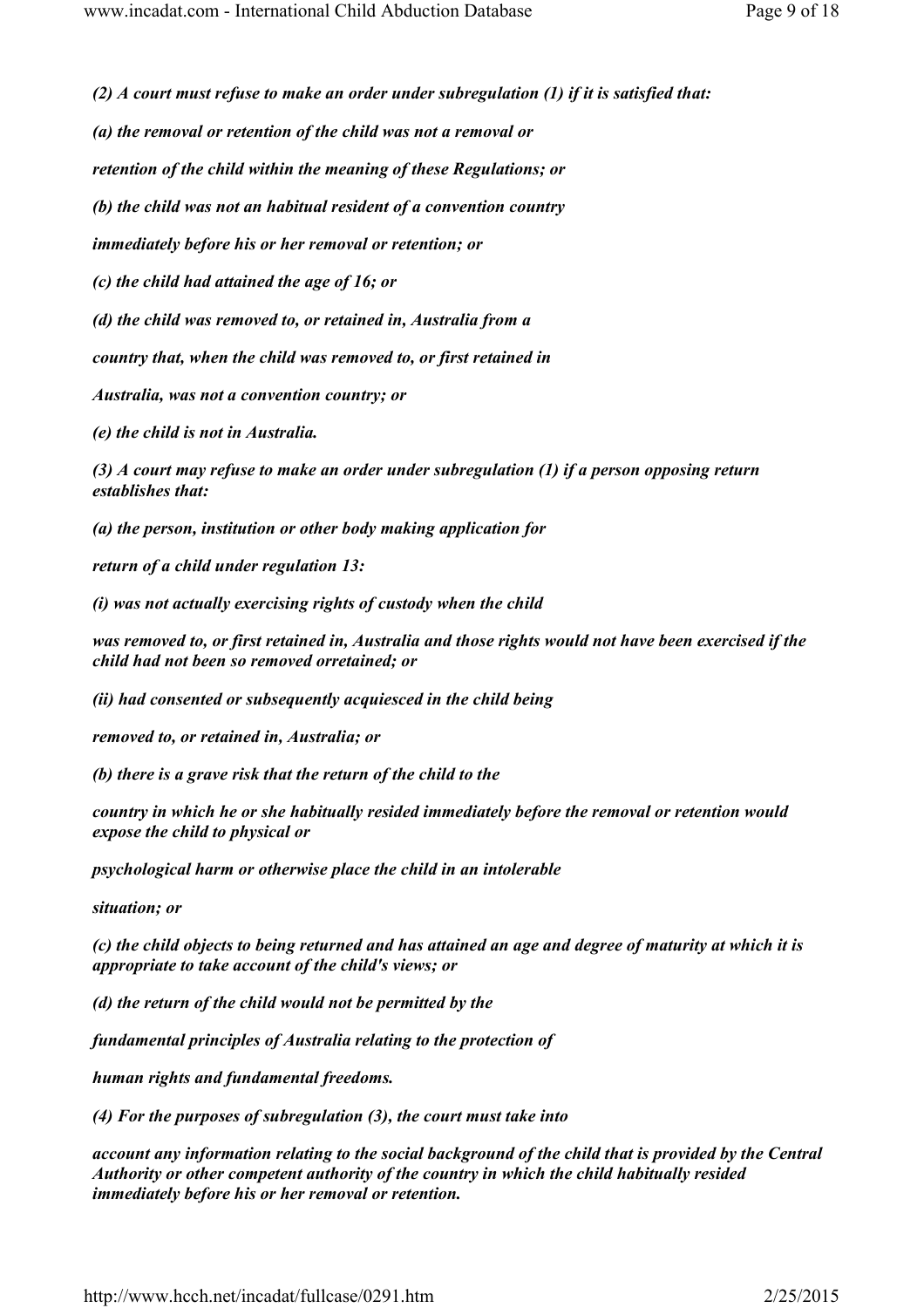# (5) The court to which an application for the return of a child is

made is not precluded from making an order for the return of a child to the country in which he or she habitually resided immediately before his or her removal or retention only because a matter mentioned in subregulation (3) is established by a party opposing return."

### **Settlement**

50. The first seven grounds of Appeal relate to his Honour's finding that the children were settled in Australia.

51. Ms Hartstein for the Central Authority argued that the trial judge did not apply the appropriate test in determining this question and relied upon the view expressed in Graziano and Daniels (supra), which was followed by Kay J in State Central Authority and Ayob (1997) 21 Fam LR 567 that the test must be more exacting than that the child is happy, secure and adjusted to his surrounding circumstances.

52. As was pointed out in the course of argument, it is doubtful whether this is the correct test. In De L's case, the High Court pointed out that there was no warrant for reading more into the term "objects" appearing in the Regulations than its ordinary meaning. In our view similar considerations apply to the expression "settled" appearing in the Regulations. Graziano's case was decided before  $\underline{De L}$  and we doubt whether the statement relied upon by the Appellant remains good law.

53. In any event, it is apparent from his judgment that Baker J did apply the Graziano test. It appears to us that the real complaint of the Central Authority is that the evidence did not support such a finding and/or that he did not consider evidence that pointed in a contrary direction.

54. In relation to the first four grounds, Ms Hartstein conceded that there was evidence before his Honour that there was evidence that the children are adjusted "at least to a certain extent" to their school and that they take part in extra curricular activities, but she said that he had not considered factors which suggested that the children were no more than merely adjusted if that to their new environment.

55. She said that these factors were, first, that the children are bright and would always do well in school and that AM had shown that despite the abuse that occurred in Australia she had still been able to adjust.

56. Secondly she said that the children and AM in particular was still sufficiently unsettled as to require counselling from Ms W.

57. Thirdly she said that there was evidence that AM had trouble sleeping prior to the mother obtaining a visa to travel to Australia and fourthly that AM had only one close friend and she was a Polish speaker. Finally she argued that Baker J had not considered the premises or locality in which the children lived with the grandmother.

58. Mr Anderson of counsel for the mother supported these arguments and also argued that his Honour's finding that the children had recently become unsettled and fearful as to what the future had in store for them was inconsistent with a finding that they were settled into their new environment within the meaning of the Regulations.

59. We do not regard these submissions as having any substance. They face the initial difficulty that they seek to challenge findings of fact by his Honour, which in our view were more than supported by the evidence before him.

60. It is obvious from the evidence that the children have made a remarkable adjustment to life in Australia. They have been here for nearly three years and have progressed and are well settled in their school and in their command of the English language. His Honour would also have been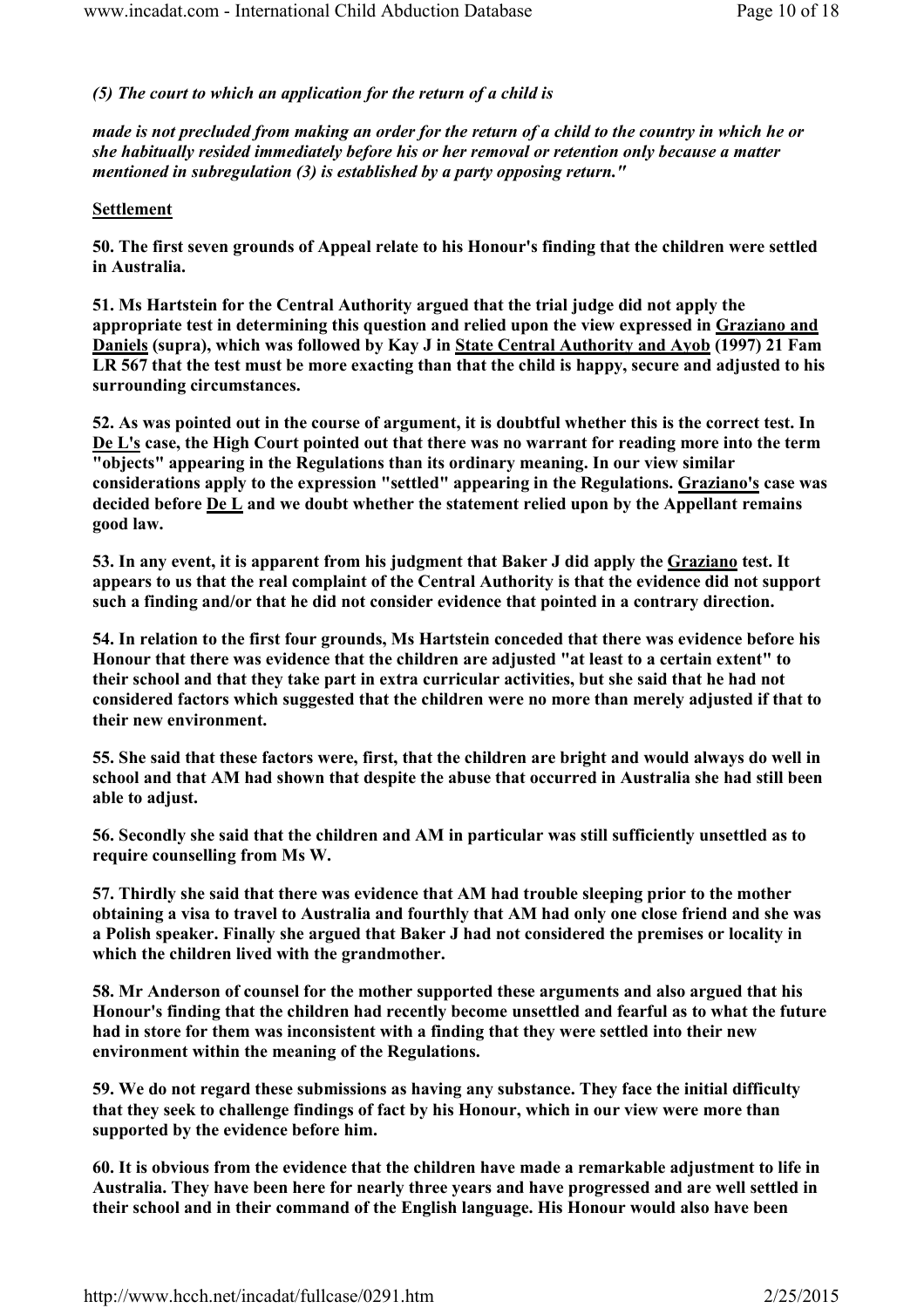entitled to conclude on the evidence that they were living in a settled and loving environment with their grandmother.

61. Ms Hartstein sought to draw some comfort from the absence of evidence from outside the school and home environment as to the children's adjustment. However, as was pointed out in argument by Ms Druitt of counsel for the grandmother, both school and home environment are the two most important aspects of the life of most young children and in this regard the evidence was all one way.

62. We regard the suggestion that because the children still needed counselling they were therefore not settled to be similarly untenable. These children and AM in particular had been severely abused by persons that they were entitled to trust. It is obvious that they will need counselling and assistance to overcome the effects of this abuse and will probably do so for many years wherever it is that they live. In our opinion it is wrong to suggest that this means that they cannot be settled into their new environment within the meaning of the Regulations. A person can be settled into an environment and still experience severe problems. Indeed it may well be that to remove them from that environment may well exacerbate such problems, as his Honour in fact found in this case.

63. Similarly, the argument that the fact that they have become unsettled as a result of the threat to remove them from Australia is unacceptable . We should have thought that it in fact provided evidence that they were settled into their present environment and did not want to leave it.

64. Ms Hartstein's submission that AM had only one friend was not in fact supported by the evidence of Sister S who referred to AM having developed a broader circle of friends.

65. As to the grandmother's premises and locality, we have difficulty in understanding the relevance of this in considering whether the children have become settled in their new environment.

66. The fifth and sixth grounds of appeal sought to attack his Honour's finding that the fact that the children had expressed a preference for life in Australia was evidence that they had become settled and also attacked his Honour's reliance on statements made by the children in relation to their schooling and other activities.

67. In support of these grounds Ms Hartstein sought to rely upon statements made in Graziano's case that the wish of a child to remain in a new place, while relevant is not determinative for it may indicate an attachment to the abductor rather than to the new environment. She also relied upon the statement made in that case that it is not determinative that the child objects to being returned to the former residence or lacks attachment to it.

68. While we would not differ from these statements, they must be looked at in the context of the particular case under consideration. When this is done in the present case, it is apparent that while the children have an obvious attachment to their grandmother, they have also made very real ties through their school with Australia as such. In any event, his Honour was clearly entitled to take these statements by the children into account, along with the other evidence and we are unable to detect any error on his part in doing so.

69. The seventh ground was to the effect that Baker J was in error in finding that the children were settled in Australia without considering the future of the children in Australia and without considering issues relating to the anticipated release of the grandmother's former husband from gaol in three years time, the fact that her house is guarded by a German Shepherd dog and evidence as to the grandmother's poor state of health.

70. We shall consider the issue as to the future when we deal with the argument in relation to the children's immigration status. However as to the specific matters raised by this ground we are unable to discern their relevance to the issue of whether the children are settled in their new environment. The grandmother's state of health is no doubt relevant to the proceedings for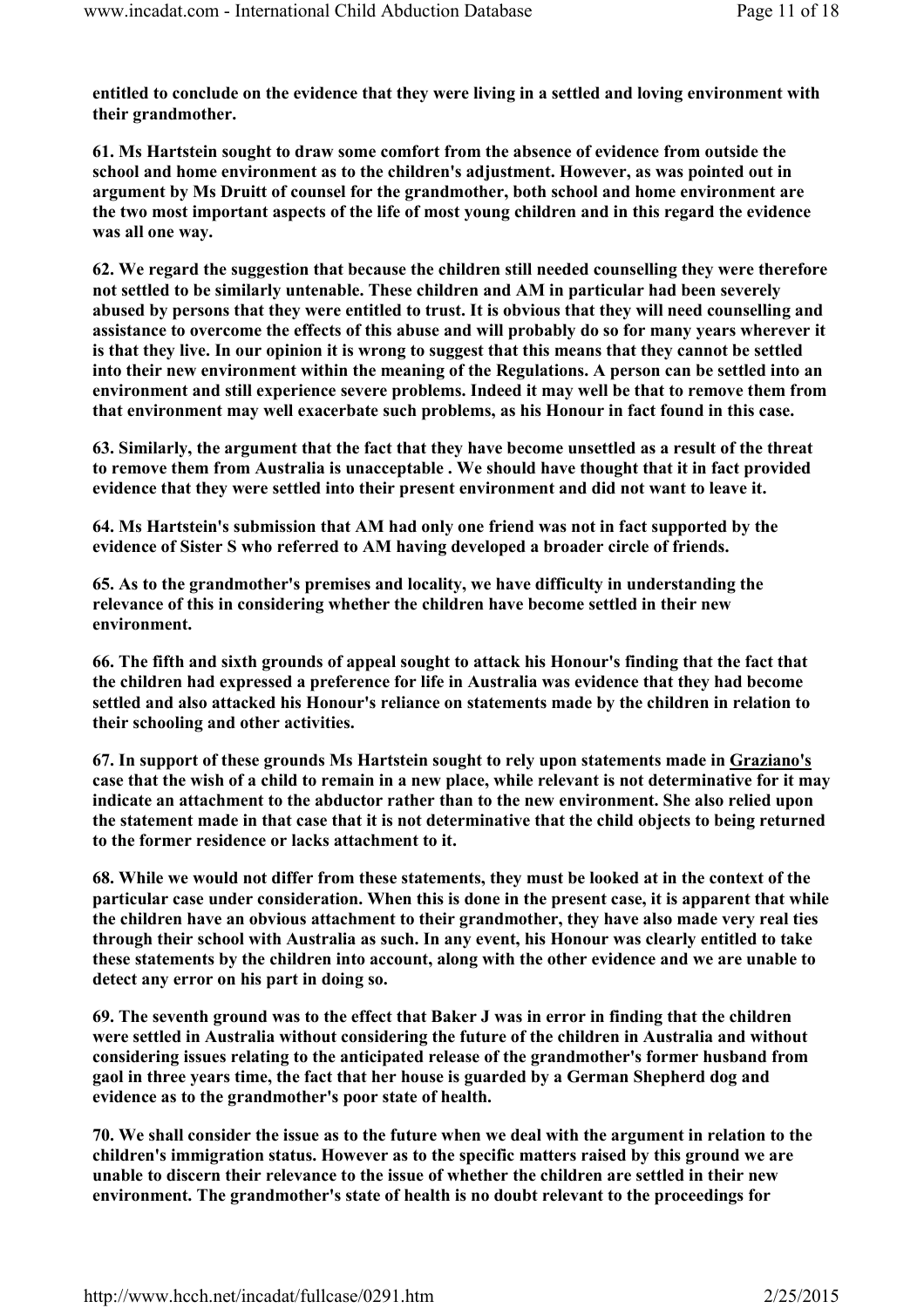residency as, to a lesser extent would be the situation with her former husband. For the purposes of this application we think that they are merely speculative future problems.

71. We would add that there is no reason to suppose that his Honour did not take them into account in any event. His Honour gave judgment the day after the conclusion of the hearing and these issues were canvassed before him. Proceedings of this nature are essentially summary proceedings, which of necessity must be decided quickly. In relation to such proceedings a trial judge is not required to exhaustively deal with each issue that has been raised and the fact that he or she does not do so cannot be taken as leading to a conclusion that the issue has been overlooked.

72. In conclusion, on the issue of whether the children were settled into their new environment, we would point out that his Honour had the benefit of the report of the counsellor, to the effect that the children were in fact settled in their new environment. The counsellor was not cross examined on her report, nor was any application made to do so. In these circumstances we consider that this evidence of itself was sufficient to enable his Honour to conclude that the children were settled in their new environment.

### Further Evidence in Regards to "Settlement"

73. We now turn to the evidence of Mr Wiblin as to the children's immigration status. As we understand it, the argument advanced by the Central Authority, supported by the mother and to some extent by the child representative is that the children are unlikely to be permitted to remain in Australia and thus cannot be regarded as settled within the meaning of the Regulations.

74. Mr Wiblin said in his affidavit that the children had been living in Australia since 22 November 1995 holding temporary residence visas and are current applicants for an extension of those visas. In the meantime it appears that they hold bridging visas, which will remain valid until the conclusion of the proceedings relating to their eventual disposition.

75. The substance of his evidence was to the effect that the children would not qualify for permanent visas unless they fell into the category of a dependent child of an Australian citizen, Australian permanent resident or eligible New Zealand citizen and were nominated by such a person.

76. He said that the effect of the Migration Regulations was that the grandmother would have to adopt the children for them to obtain permanent visas as a dependent child is defined in Reg 1.03 as meaning the natural or adopted child of a person.

77. During the course of his viva voce evidence before us, he said that it was possible for the children to continue to obtain temporary visas, but he also said that even if this Court was to eventually order that the grandmother should have sole parental responsibility for the children, this would not be sufficient to enable them to obtain visas for permanent residence in Australia.

78. He indicated that there were a number of avenues of appeal against a refusal to grant a visa, both internally within the Department and also to a Review Tribunal and in some circumstances to the Federal Court of Australia.

79. He also said that the Minister had the power to waive compliance with the Regulations but he was unable to recall the Minister having done so.

80. It was argued by Ms Hartstein and Mr Anderson that on the basis of this evidence we should be satisfied that the children probably will not be able to remain in Australia and Mr Anderson further argued that the onus was on the grandmother to show the contrary.

81. Ms Stephenson for the Child Representative argued that the question of the children's immigration status was relevant to both the issue of whether they should be regarded as "settled" and to the question of the exercise of discretion.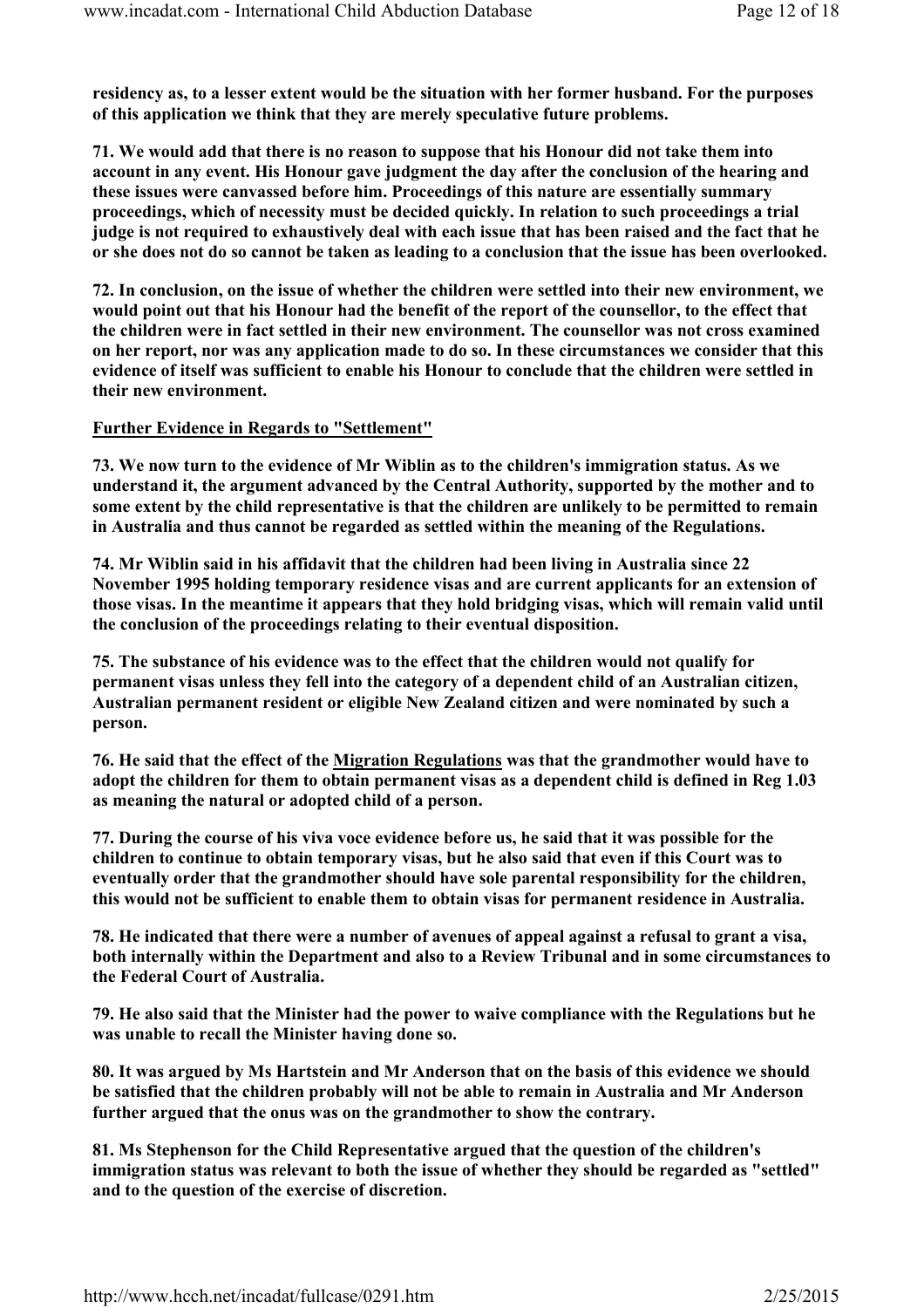82. As to the former, she said that two approaches would appear to be open.

83. She said that one might be that if the children have no continuing legal right to remain in Australia then the Court could not regard them as "settled" in this country. She argued that a person asserting the "settled" defence should be required to show that the child has a legal right to reside in Australia.

84. She said that if there is evidence which tends to show that the children are unable to continue to reside in the country the person opposing their return must call cogent evidence which shows that it is very highly probable that the children have a continuing right to reside in Australia.

85. As to the issue of discretion, she said that the children's migration status was relevant but would need to be balanced against other considerations and especially the welfare of the children.

86. The issue of migration status did not loom large in the course of the proceedings before his Honour. There was mention of it towards the end of the submissions by Mr Anderson, when his Honour commented that he assumed that whatever the Court did, the Department would follow. Mr Anderson replied that that assumption might not be correct and that what happened would be entirely at the Government's discretion. Thereafter, apart from a passing mention during Ms Druitt's submissions, the matter seems to have been left to rest. Nevertheless it is clear that his Honour approached the matter upon the basis that the children's immigration position was uncertain and no doubt took this into account in making his decision.

87. We do not think that the evidence before us takes the matter much further. In a sense the argument is circular and may depend upon the outcome of the residence proceedings if this appeal is dismissed. If, for example, the Court in those proceedings was to decide that the grandmother should have sole parental responsibility for the children, we would find it a startling result if the Department was then to refuse to permit them to remain in Australia. If on the other hand the residence decision goes in favour of the mother, then it is probable that she and the children will be required to leave Australia and she wishes to do so in any event.

88. It was put by Ms Hartstein that the statement of principle by Bracewell J in Re N, approved by the Full Court in Graziano's case, meant that in considering whether children are settled within the meaning of the Regulations, it is necessary to look not only at the past and the present situation, but also into the future. She said that if this were done it would not be possible to find that the children were settled in Australia because of their uncertain immigration status. She in fact went further and submitted that it was probable that the children would be required to leave Australia and that this meant that the grandmother had failed to discharge the onus upon her of establishing that the children were settled in Australia.

89. In that case her Ladyship said at 417-418 that the word "settled" should be given its ordinary natural meaning. She said that it involved both a physical element of being established in a community and an environment and also an emotional constituent denoting security and stability. She then referred to the decision of Purchas LJ in Re S and then continued: -

"He (Purchas LJ) then referred to a `long term settled position' required under the article, and that is wholly consistent with the approach of the President in  $M v M$  and at first instance in Re S. The phrase `long term' was not defined, but I find that it is the opposite of `transient'; it requires a demonstration of a projection into the future, that the present position imports stability when looking at the future, and is permanent insofar as anything in life can be said to be permanent."

90. Apart from Graziano, this passage was also cited with approval by Moss J in Director General of the Department of Community Services (Central Authority) and Apostolakis 21 Fam LR 1 at 8.

91. In our opinion this statement does not represent the law so far as the Australian Regulations are concerned. As the majority of the High Court pointed out in De L's case it is the Regulations that must be applied. Nowhere in the Regulations are the words `long term' to be found and there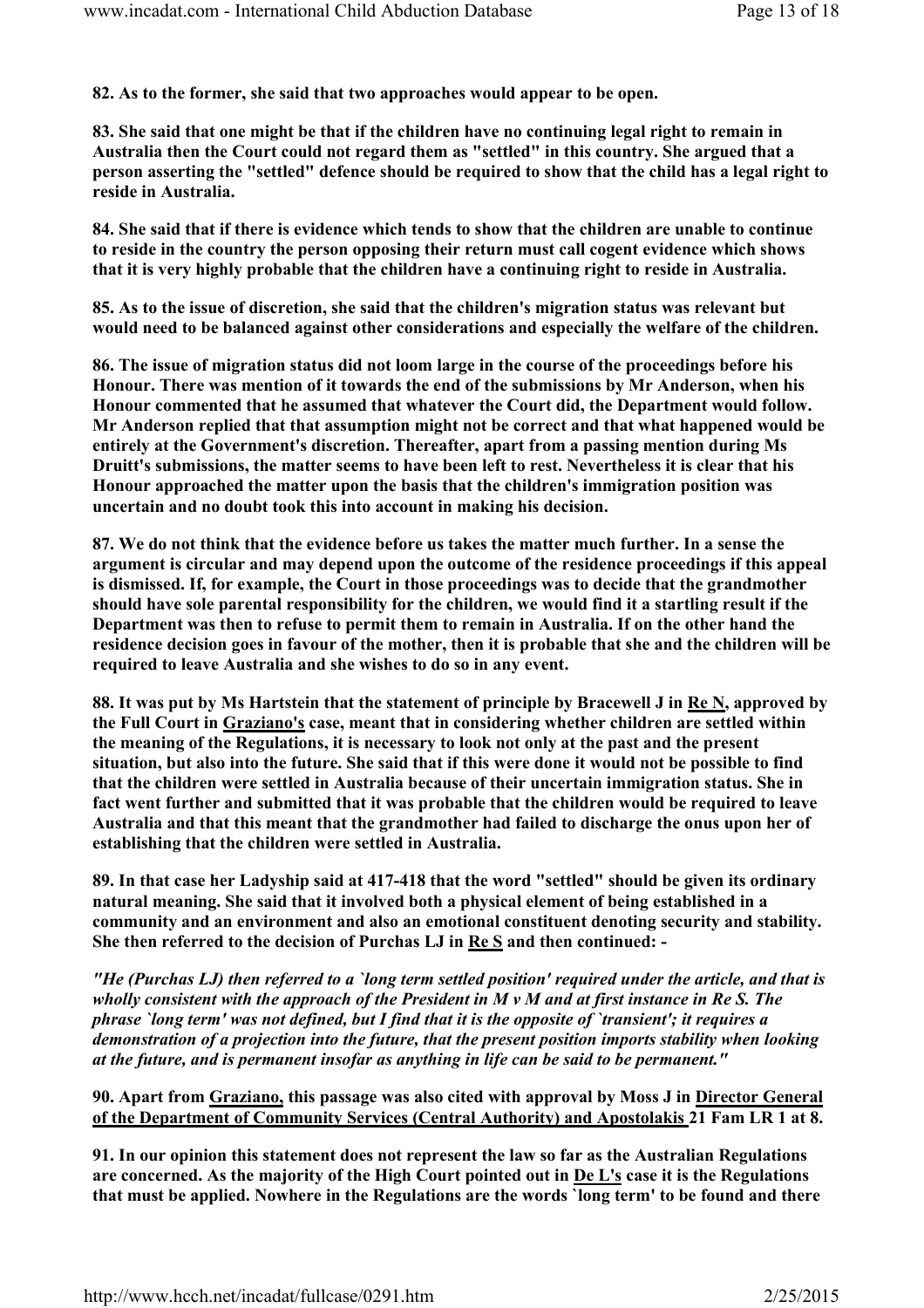is in our view no warrant for importing them. The test, and the only test to be applied, is whether the children have settled in their new environment. That test is to be applied either at the time of the application being made or at the time of trial. It is unnecessary to consider which date is the relevant one in the context of this case, given the short period between the two dates.

92. At that time the children were lawfully in Australia, albeit pursuant to bridging visas. There is in our view no reason to find that the children will be required to leave Australia.

93. Even if this were the case, it would still in our opinion be arguable that the children were settled as at the relevant time, but we leave this question open for future consideration.

94. It follows that we see nothing in the additional evidence admitted before us that would operate to require an alteration to the finding made by his Honour as to settlement.

#### Additional Matters Relevant to "Settlement"

95. Before leaving this aspect of the appeal, we think it is necessary to draw attention to the *obiter* view taken by Kay J in Ayob's case as to whether in a case where one year has elapsed since the child's wrongful removal (or retention) and the filing of an application pursuant to the Hague Convention, a finding under reg 16(1) that a child is settled in a new environment, still leaves a discretion in the Court to order the return of a child.

96. At 84,072, his Honour respectfully differed from the approaches of Bracewell J in Re N at 417 and Purchas LJ in Re S (A Minor) (Abduction) (1991) 2 FLR 1 at 25 to the extent that those cases "within the four walls of the Hague Convention there is room for discretion in respect of a child who has met the criteria of being more than one year away from the wrongful retention or removal and now settled in its new environment...". Although that set of circumstances was not found to be the case before his Honour, he said that had such facts been the case "that would be the end of the matter under the Hague Convention and under the Regulations." In his Honour's view, the matter would fall to be decided under common law or other statute.

97. While the factual aspects of the children's being "settled" was subject to a good deal of argument in this case, the consequences in respect of discretion under the Regulations was not. We therefore do not propose to deal with that issue which should await full legal argument.

98. We should say however, that we are not necessarily persuaded that Kay J's view is correct.

99. The final matter relevant to this aspect of the appeal concerns the evidence presented to this Court pursuant to the Form 42A application. Mr. Wiblin gave viva voce evidence concerning the legislative requirement that a child be a natural or adopted child in order to satisfy the definition of a "dependent child" visa pursuant to reg 1.03 of the Migration Regulations. It would seem that an order made under the Family Law Act 1975conferring even sole parental responsibilities would not satisfy the current definition. `Adoption" as defined under applicable State and Territory law is the only alternative which satisfies the relevant provision.

100. If the definition is, in fact, restricted in the way that the witness indicated, we consider it is an inappropriately narrow definition to deal with the realities of children's circumstances, particularly where Hague Convention issues are relevant as is the case here. For example, the person who might otherwise adopt may not be eligible by virtue of age. Moreover, the specification of "adoption" would seem out of step with the trend away from the use of adoption in favour of parenting orders under the Family Law Act and the appreciation that "[a]doption has a series of consequences which may or may not promote the welfare of the child in a particular case" (per Chisholm J in Fogwell and Ashton(1993) 17 Fam LR 94 at 100).

101. We consider that the definition of dependent child for the purpose of the Migration Regulations is a matter which the relevant Minister should examine.

#### Objection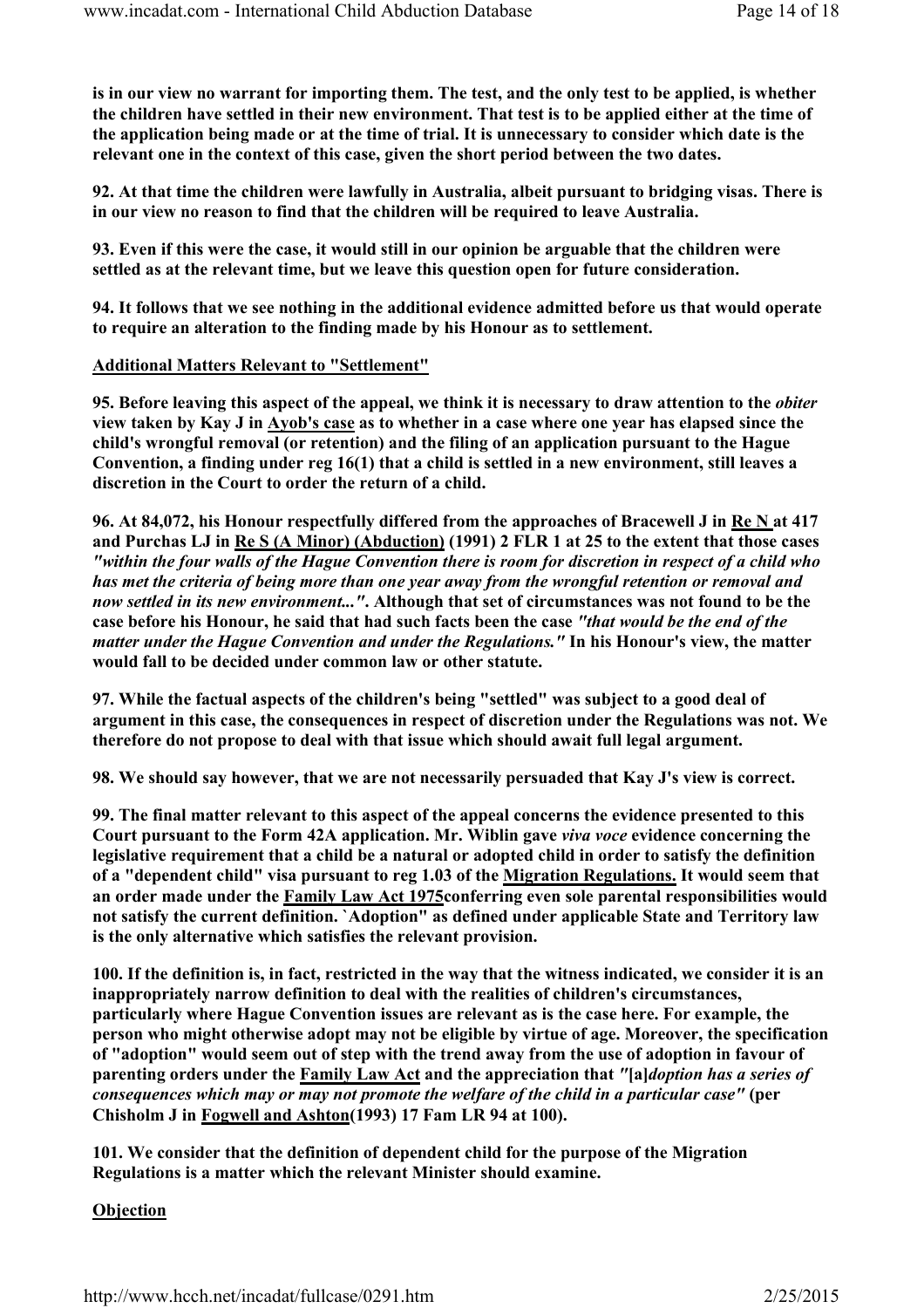102. It is convenient to consider grounds 8 to 13 together as they all relate to the issue of the children's objection to return to Poland. No challenge was made to his Honour's finding that they did object to being returned. There was clear evidence that they did so and that they had maintained that position consistently since 1996.

103. What was argued was that for various reasons his Honour should have found, either that the children lacked the degree of maturity that required that there wishes be given weight, or that they had not been able to form an independent view concerning the matter because of the influence of the grandmother.

104. Ground 8 may be disposed of shortly. It asserts error in the finding that the children were brighter than other children of their age leading to a conclusion that their objections to return to Poland were independent views with full knowledge of the consequences and effects of those views.

105. We can see no error in this conclusion in the context of this case. His Honour expressed it after exhaustive consideration of statements made by the children to a number of different experts and to Sister S. The fact that both children were intelligent for their age obviously was relevant to the assessment of whether their objections were formed with insight and should be given weight. His Honour had to do his best with the material that was before him and we see no error in the fact that he assessed the statements of the children in light of the fact that they were of superior intelligence to most of their peers.

106. Ground 9 asserted error in that his Honour did not make a specific finding as to whether or not the children had attained a degree of maturity at which it was appropriate to take account of their objections.

107. This issue was clearly canvassed before his Honour in submissions and while his Honour did not use the words of the Regulations in making his finding it is clear that such a finding is to be implied from the reasons for judgment and from the orders that he in fact made.

108. He did find that "their objections to returning to Poland are their own independent views which they have stated with full knowledge of both the effect and the consequences of having expressed them."

109. It was argued that this is not a finding as to maturity. However it clearly would form part of a finding as to maturity. An examination of the transcript of the argument reveals that his Honour was singularly unimpressed with arguments that intelligent children aged 9 and 11 were not sufficiently mature for their objections to be given weight and we would respectfully agree with his Honour in this regard. It follows that this ground has no substance.

110. Similar considerations apply to grounds 11 and 12. Ground 11 seeks to attack the trial judge's reliance on the court counsellor's report as evidence of maturity upon the basis that she did not directly address the issue of maturity despite being requested to do so. His Honour was well aware of this as appears from the transcript of argument. However this did not mean that his Honour was not entitled to draw inferences from the report of the counsellor as to this issue as well as from the statements that the children had made to other witnesses.

111. Ground 12 asserts error on the part of Baker J in relying on the reports Ms. A, which, it is asserted, were based upon contaminated interviews and whose reports were so clearly biased in favour of the grandmother that she should not have been regarded as independent.

112. This attack was made at trial before his Honour and she was in fact the only witness to be cross-examined. In the circumstances it was very much a matter for his Honour as to what weight he gave to Ms A's evidence. She is a clinical psychologist, to whom the grandmother and the children were referred by a general practitioner in relation to the issue of sexual abuse.

113. Her first report of 25 May 1996 was a psychological assessment designed to ascertain if the children had been sexually abused prepared for the purpose of proceedings between the mother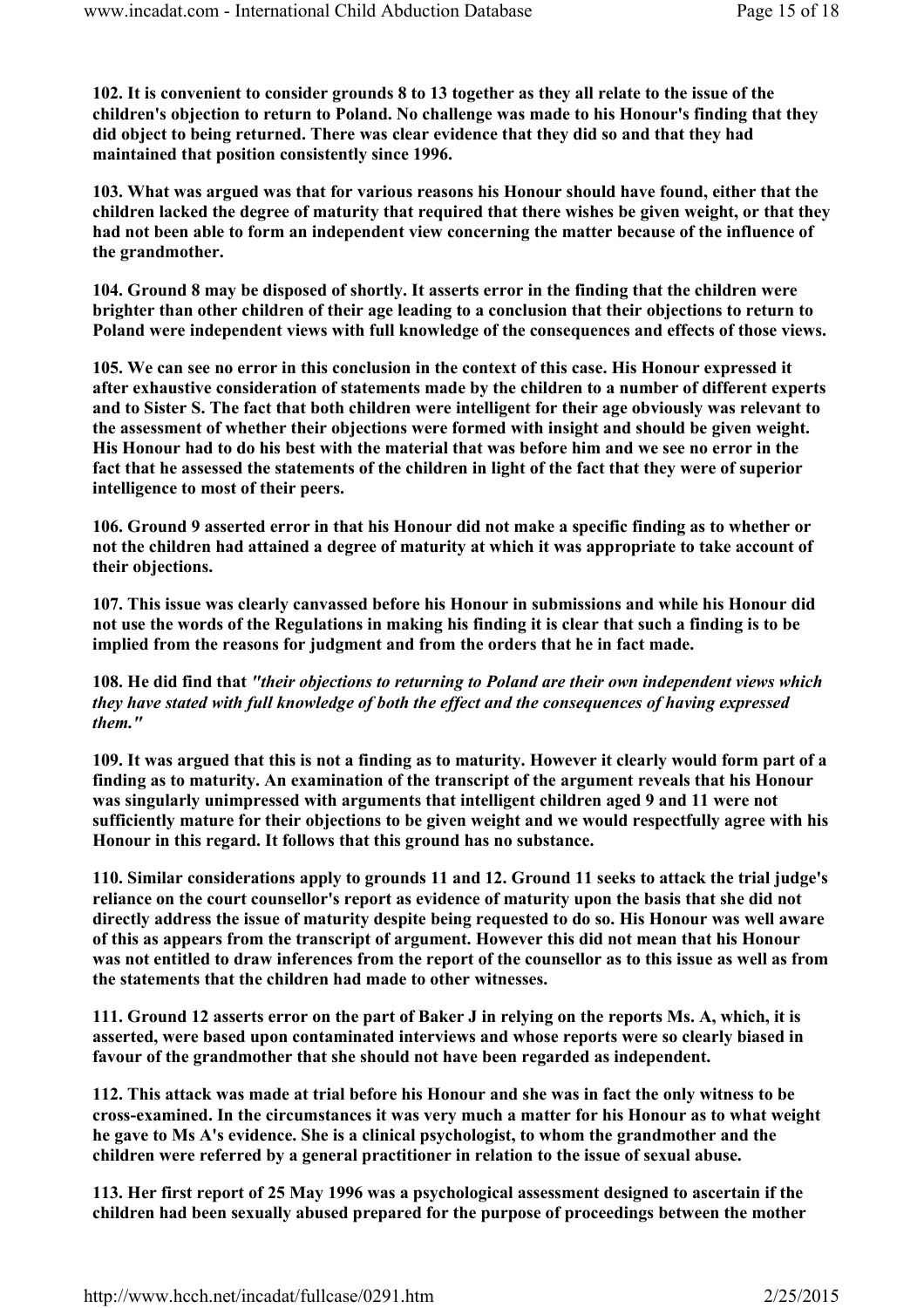and her husband in Poland. It is also apparent that Ms A later assisted the grandmother in relation to her own psychological problems arising from her then husband's treatment of AM and was also consulted in relation to the dispute between the mother and the grandmother concerning the children at a later stage. She gave a further written report on 21 October 1998 in which she set out details as to her interviews with the children and what they said to her on 16 October 1998 and at an earlier interview in 1997.

114. Ms A's methodology in relation to the first report was strongly criticised, as was her objectivity. However this may be, it is clear that his Honour was entitled to make such use of her evidence as he thought appropriate. In the event he made very limited use of it, that use being confined to the statements made by the children to her during the course of interviews. We can detect no error on the part of his Honour in this regard.

115. Grounds 10 and 13 reflect a theme that was fairly constant throughout the submissions of counsel for the Central Authority, the mother and to some extent the Child Representative; the alleged influence by the grandmother over the views being expressed by the children. These submissions were made strongly to his Honour and clearly did not find favour with him.

116. It is important to note that with the exception of Ms A, no witness was cross-examined and no application was made to do so. In such circumstances, we think that it would have been extremely difficult for his Honour to have arrived at a conclusion that the grandmother had unduly influenced the views held by the children as to the issue of return to Poland. What his Honour was entitled to and did take into account, was the fact that the children had made statements to a number of people in the absence of the grandmother indicating the fact that they objected to returning to Poland and that they had done this consistently over a number of years.

117. In her submissions Ms Hartstein commented that having regard to the facts that the children had been living with the grandmother for three years, that she had been the only significant non abusive adult in their lives and that they had been unable to speak English when they came to Australia, it would not be surprising that they should adopt her way of thinking on any given subject.

118. While we have no difficulty with the proposition that the children may have been influenced by the views of the grandmother by these factors, we are not prepared to accept that this means that the views of intelligent children of this age are necessarily to be discounted because of it.

119. His Honour said in this regard: -

"No witness has suggested that the children lack any understanding of the issues facing them or that any opinions expressed by them are as a result of either undue influence or pressure."

120. As was pointed out in the submissions of the child representative, his Honour clearly had this possibility in mind when he made this statement. The child representative agreed that no witness had made such a statement but submitted that there were objective facts that gave support to such a proposition.

121. These were said to relate largely to the allegations of sexual abuse made against the mother's present boyfriend by AM, with whom she had had no contact since early 1966 and the fact that these allegations were also made by the grandmother. The child representative submitted that the grandmother laid the seeds of these allegations.

122. These submissions were also made to his Honour. He thought that there was no substance in them and we agree with him. AM was clearly old enough to remember any incident occurring at that time and given the unfortunate history of the matter, might well have placed a negative interpretation on actions by the mother's boyfriend, even if this was unjustified. The fact that the grandmother placed a similar interpretation upon it does not in our view necessarily lead to a conclusion that the grandmother had unduly influenced the children concerning the matter.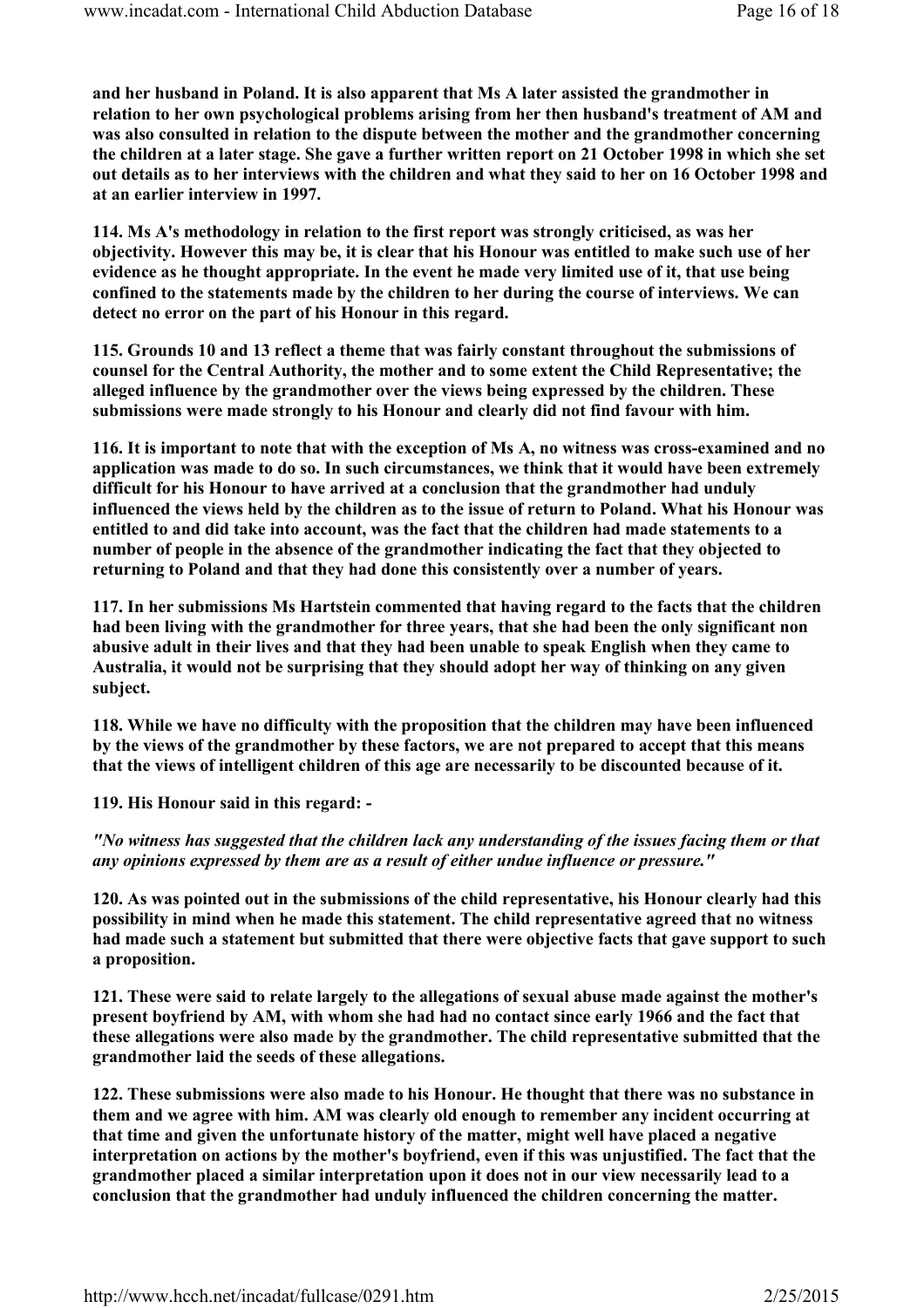123. It is of interest to note that the child BM said to the court counsellor that he was aware that his mother thought that he had been influenced by his grandmother, but that this was not the case -"I just want to stay here. I know what I want." This was an insightful comment from a nine-yearold and supports both the strength of the views held by him and his objectivity and maturity.

124. Counsel for the mother also took issue with his Honour's statement that no witness had suggested that the grandmother had unduly influenced the children pointing to material in the mother's affidavit to this effect.

125. We think that when his Honour made this statement he was clearly referring to the independent witnesses rather than to the protagonists. His Honour was careful throughout his judgment to refer to the observations of people not directly involved in the contest rather than to the parties themselves and this was an entirely proper approach in the circumstances.

#### Grave Risk

126. We now turn to Grounds 14 to 18 that relate to what is said to be an inconsistency between his Honour's finding that no grave risk of exposure to physical or psychological harm had been established and his finding when considering the issue of the exercise of his discretion that there was an unacceptable risk of psychological harm if they were to be returned and that a return may cause irreparable psychological damage that would in all probability be irreversible.

127. These grounds confuse the differing functions that were being performed by his Honour at different stages of the decision making process. The distinction emerges clearly from the passage in the joint judgment of the majority in De L's case at Fam LR 403 as follows; -

" $[II]$ t is to be noted that, if a child objects to being returned to the country of his or her habitual residence and has attained the age and degree of maturity spoken of in reg 16(3)(c), it remains for the judge hearing the application to exercise the an independent discretion to determine whether or not an order should be made for the child's return. The regulations are silent as to the matters to be taken into account in the exercise of that discretion and the "discretion is, therefore, unconfined except in so far as the subject matter and the scope and purpose of the [regulations]" enable it to be said that a particular consideration is extraneous. [footnote reference to Water Conservation and Irrigation Commission (NSW) v Browning (1947) 74 CLR 492 at 505 per Dixon J] That subject matter is such that the welfare of the child is properly to be taken into consideration in exercising that discretion."

128. In considering the issue under reg.  $16(3)(b)$  the test is an objective one, and was applied by his Honour from an objective point of view.

129. In exercising his discretion he examined the issue from the point of view of the children and their fears and concerns. He was faced with a situation where two children, whom he found to have become settled in this country and who objected to being returned to Poland, would be forcibly returned if he was to exercise his discretion to do so. He would no doubt have taken into account the damage that the children had already suffered as a result of sexual abuse from their carers. In our view he was perfectly entitled to conclude that a return of these children in these circumstances may cause them permanent psychological damage of an irreversible character, particularly as it would involve their separation from the one stable figure in their lives, namely their grandmother.

130. At the commencement of her submissions Ms Hartstein argued that the court was bound to take into the effect the purpose of the Hague Convention as stated by Nygh J in Director General of Family Services and Davis (1990) 14 Fam LR 697 at 703 as follows: -

"To discourage, if not eliminate, the harmful practice of unilateral removal or retention of children internationally; and secondly, to ensure that the question of what the welfare of children requires is determined by the jurisdiction in which they were habitually resident at the time of removal."